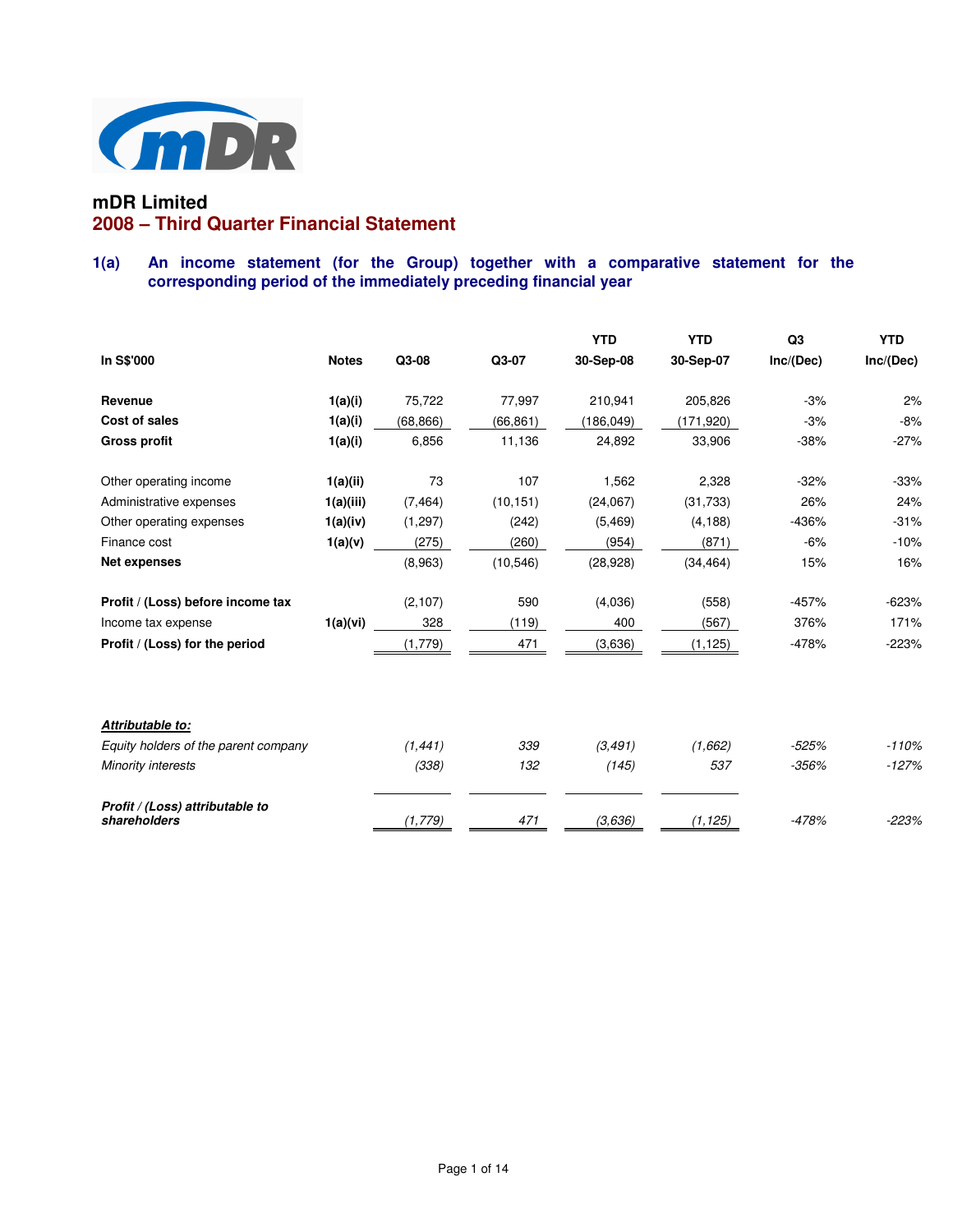# **1(a)(i) Revenue, Cost of Sales and Gross Profit**

The Group operates in two business segments – After Market Services ("AMS") and Distribution Management Solutions ("DMS'). The breakdown of revenue and cost of goods sold and spare parts are as follows:

|                                           |           |          | <b>YTD</b> | <b>YTD</b> |
|-------------------------------------------|-----------|----------|------------|------------|
| In S\$'000                                | Q3-08     | Q3-07    | 30-Sep-08  | 30-Sep-07  |
| Revenue                                   |           |          |            |            |
| AMS                                       | 7,886     | 11,653   | 24,444     | 36,957     |
| <b>DMS</b>                                | 67,836    | 66,344   | 186,497    | 168,869    |
|                                           | 75,722    | 77,997   | 210,941    | 205,826    |
| <b>Cost of Goods Sold and Spare Parts</b> |           |          |            |            |
| <b>AMS</b>                                | (3,583)   | (5, 254) | (11, 441)  | (17,082)   |
| <b>DMS</b>                                | (65, 283) | (61,607) | (174, 608) | (154,838)  |
|                                           | (68, 866) | (66,861) | (186,049)  | (171,920)  |
| <b>Gross Profit</b>                       |           |          |            |            |
| <b>AMS</b>                                | 4,303     | 6,399    | 13,003     | 19,875     |
| <b>DMS</b>                                | 2,553     | 4,737    | 11,889     | 14,031     |
|                                           | 6,856     | 11,136   | 24,892     | 33,906     |

# **1(a)(ii) Other operating income consist of the following:**

|                                                                                          |       |       | <b>YTD</b> | YTD       |
|------------------------------------------------------------------------------------------|-------|-------|------------|-----------|
| In S\$'000                                                                               | Q3-08 | Q3-07 | 30-Sep-08  | 30-Sep-07 |
| Interest income                                                                          |       |       |            |           |
| - Bonds                                                                                  |       |       |            | 993       |
| - Others                                                                                 | 8     | 18    | 42         | 42        |
| Rental income                                                                            | 26    | 38    | 113        | 146       |
| Bad debt recovered                                                                       |       | ٠     | 31         | 3         |
| Write back of accounts payable                                                           |       |       | 45         |           |
| Write back of debts due to liquidation of<br>subsidiary                                  |       |       | 33         |           |
| Release of negative goodwill to income on re-<br>acquisition of interest in a subsidiary |       |       | 63         |           |
| Reversal of provision for salary and leave<br>encashment                                 | 38    |       | 38         |           |
| Gain on divestment of business                                                           |       |       |            | 935       |
| Refund of GST from Inland Revenue<br>Authority of Singapore                              |       |       | 682        |           |
| Early termination Fee                                                                    |       |       | 484        |           |
| Waiver of debts                                                                          |       |       |            | 150       |
| Others                                                                                   |       | 51    | 31         | 59        |
|                                                                                          | 73    | 107   | 1,562      | 2,328     |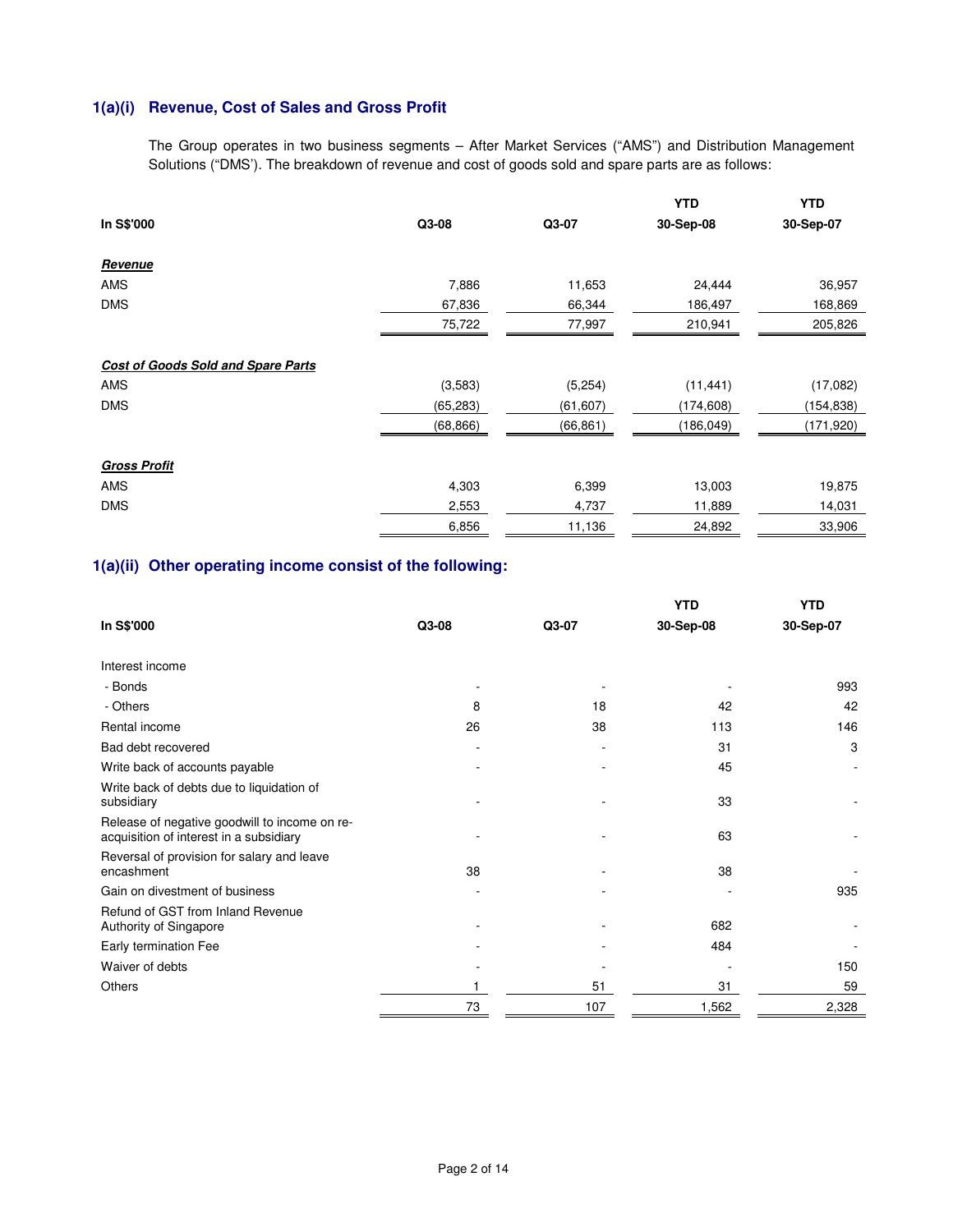## **1(a)(iii) Administrative expenses**

The administrative expenses comprise mainly staff cost.

|                   |       |        | YTD       | <b>YTD</b> |
|-------------------|-------|--------|-----------|------------|
| In S\$'000        | Q3-08 | Q3-07  | 30-Sep-08 | 30-Sep-07  |
| <b>Staff Cost</b> |       |        |           |            |
| <b>AMS</b>        | 3,729 | 5,559  | 12,389    | 18,357     |
| <b>DMS</b>        | ,990  | 971, ا | 6,076     | 5,677      |
|                   | 5,719 | 7,530  | 18,465    | 24,034     |

 The lower administrative expense for Q3-08 is mainly due to the decrease in staff cost which is in line with the cessation of certain AMS business operations.

# **1(a)(iv) Included in other operating expenses are the following:**

|                                                                                |         |         | <b>YTD</b> | <b>YTD</b> |
|--------------------------------------------------------------------------------|---------|---------|------------|------------|
| In S\$'000                                                                     | Q3-08   | Q3-07   | 30-Sep-08  | 30-Sep-07  |
| Minimum lease payments under operating                                         |         |         |            |            |
| lease                                                                          | 1,681   | 1,800   | 5,297      | 5,801      |
| Depreciation expenses                                                          | 410     | 510     | 1,163      | 1,626      |
| Reversal of impairment on fixed assets                                         |         |         |            | (69)       |
| Loss on disposal of subsidiaries                                               | 751     |         | 751        |            |
| Loss on disposal of fixed assets                                               | 19      | 4       | 43         | 10         |
| Impairment of other goodwill                                                   |         | 19      |            | 19         |
| Reversal of impairment of other investments                                    |         | (700)   |            | (1, 540)   |
| Reversal of provision for impairment of<br>advance payments on investments     |         | (1,608) |            | (1,608)    |
| Write off of debts due to liquidation of<br>subsidiaries                       | 219     |         | 219        |            |
| Provision / (Reversal) for doubtful trade<br>receivables                       | (427)   | (39)    | (406)      | 951        |
| Provision / (Reversal) of allowance for<br>doubtful other receivables (Note I) |         |         | (1,799)    |            |
| Provision / (Reversal) of allowance for<br>inventories                         | 4       | 24      | 139        | (8)        |
| Loss / (Gain) on foreign exchange                                              | 640     | 232     | 2,062      | (994)      |
| Reversal of provision for restructuring cost                                   |         |         |            |            |
| (Note II)                                                                      | (2,000) |         | (2,000)    |            |
|                                                                                | 1,297   | 242     | 5,469      | 4,188      |

- Note I: This represents reversal of allowance for doubtful other receivables which are no longer required as the receivables have been fully settled.
- Note II : This represents reversal of provision for restructuring costs which are no longer required following the closure of the AMS entities.

## **1(a)(v) Finance cost**

Finance cost comprises mainly interest expense arising from loans drawn down for operating and investing activities.

## **1(a)(vi) Income tax expense**

The tax expense provision is calculated for profitable subsidiaries using the tax rates applicable in the jurisdictions where the companies in the Group operate.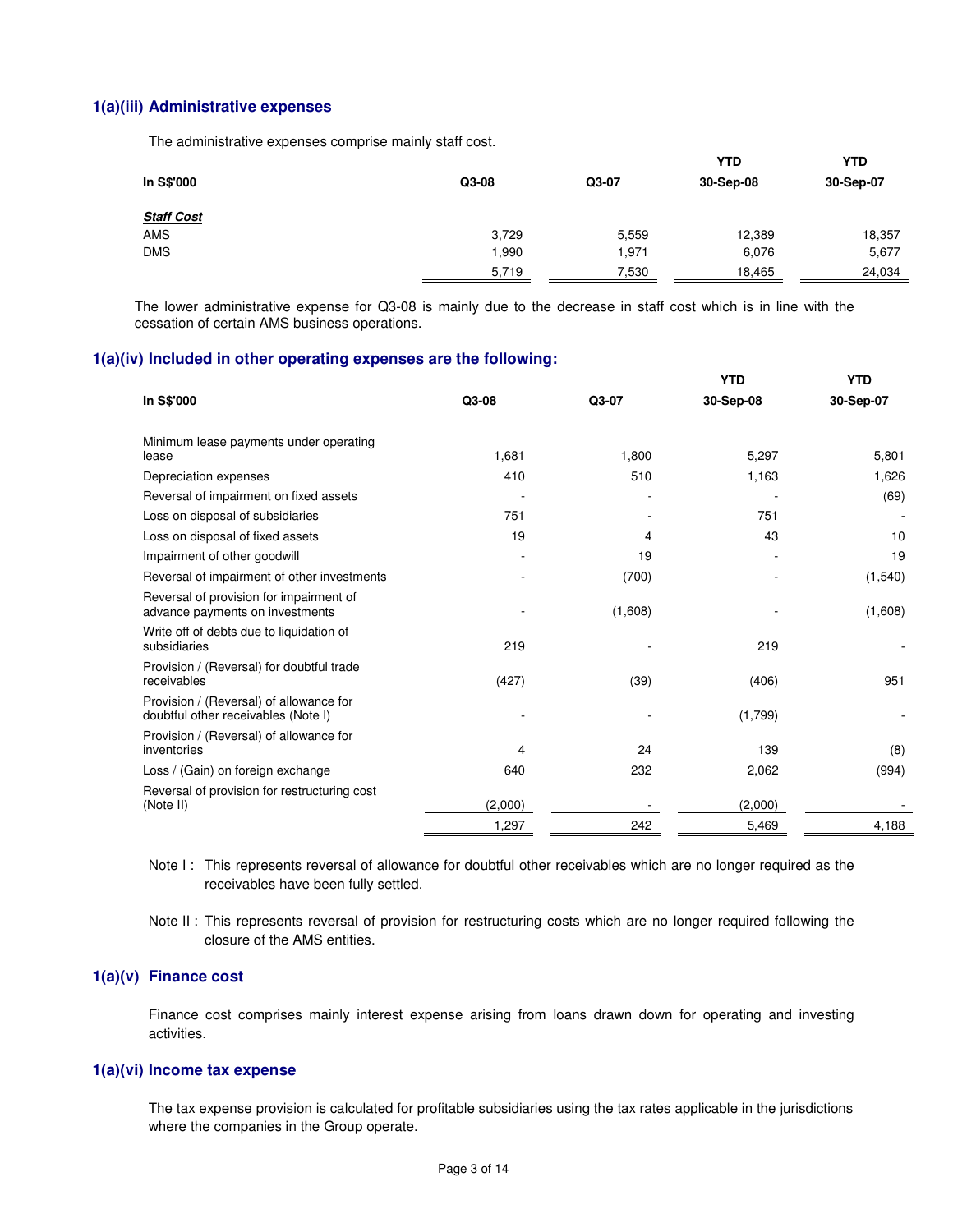# **1(b)(i) A balance sheet (for the issuer and Group), together with a comparative statement as at the end of the immediately preceding financial year**

|                                                             |              | Group     | Group     | Company   | Company   |
|-------------------------------------------------------------|--------------|-----------|-----------|-----------|-----------|
| In S\$'000                                                  | <b>Notes</b> | 30-Sep-08 | 31-Dec-07 | 30-Sep-08 | 31-Dec-07 |
| <b>ASSETS</b>                                               |              |           |           |           |           |
| <b>Current assets</b>                                       |              |           |           |           |           |
| Cash                                                        |              | 4,156     | 9,613     | 282       | 2,034     |
| Cash pledged                                                |              | 1,851     | 152       | 101       | 152       |
| Trade receivables                                           | A            | 30,967    | 33,184    | 6,730     | 7,659     |
| Other receivables and prepayments                           | B            | 7,429     | 6.137     | 9,345     | 7,499     |
| Inventories                                                 | $\mathbf{C}$ | 15,976    | 16,678    | 442       |           |
|                                                             |              | 60,379    | 65,764    | 16,900    | 17,344    |
| <b>Non-current assets</b>                                   |              |           |           |           |           |
| Investment in subsidiaries                                  |              |           |           | 28,191    | 26,523    |
| Plant and equipment                                         |              | 3,747     | 3,841     | 447       | 424       |
| Goodwill on consolidation                                   |              | 11,655    | 11,655    |           |           |
| Other goodwill                                              |              | 8,074     | 8,074     |           |           |
|                                                             |              | 23,476    | 23,570    | 28,638    | 26,947    |
| <b>Total assets</b>                                         |              | 83,855    | 89,334    | 45,538    | 44,291    |
| <b>Current liabilities</b>                                  |              |           |           |           |           |
| Bank loans                                                  |              |           | 11,612    |           | 3,695     |
| Bank overdraft                                              |              | 8,657     | 7,495     | 1,978     | 1,557     |
| Trade payables                                              | D            | 22,793    | 18,941    | 793       | 1,319     |
| Other payables                                              | Е            | 9,532     | 20,645    | 9,020     | 19,075    |
| Income tax payable                                          |              | 602       | 1,460     |           |           |
| Obligations under finance leases                            |              | 25        | 84        |           |           |
| Convertible notes / bonds                                   | F            | 4,000     |           | 4,000     |           |
|                                                             |              | 45,609    | 60,237    | 15,791    | 25,646    |
| <b>Non-current liabilities</b>                              |              |           |           |           |           |
| Obligations under finance leases                            |              |           | 42        |           |           |
| Deferred tax                                                |              | 1,154     | 1,179     | 912       | 912       |
| Convertible notes / bonds                                   | F            | 8,850     |           | 8,850     |           |
|                                                             |              | 10,004    | 1,221     | 9,762     | 912       |
| <b>Equity</b>                                               |              |           |           |           |           |
| Issued capital                                              | 1(d)(i)      | 99,565    | 98,055    | 99,565    | 98,055    |
| Capital redemption reserve                                  |              | 22        | 22        | 22        | 22        |
| Share options reserve                                       |              | 3,015     | 3,015     | 3,015     | 3,015     |
| Foreign currency translation reserve                        |              | 3,159     | 789       |           |           |
| Revenue reserve                                             |              | (81, 277) | (77, 786) | (82, 617) | (83, 359) |
| Equity attributable to equity holders of the parent company |              | 24,484    | 24,095    | 19,985    | 17,733    |
| Minority interests                                          |              | 3,758     | 3,781     |           |           |
|                                                             |              | 28,242    | 27,876    | 19,985    | 17,733    |
| <b>Total equity and liabilities</b>                         |              | 83,855    | 89,334    | 45,538    | 44,291    |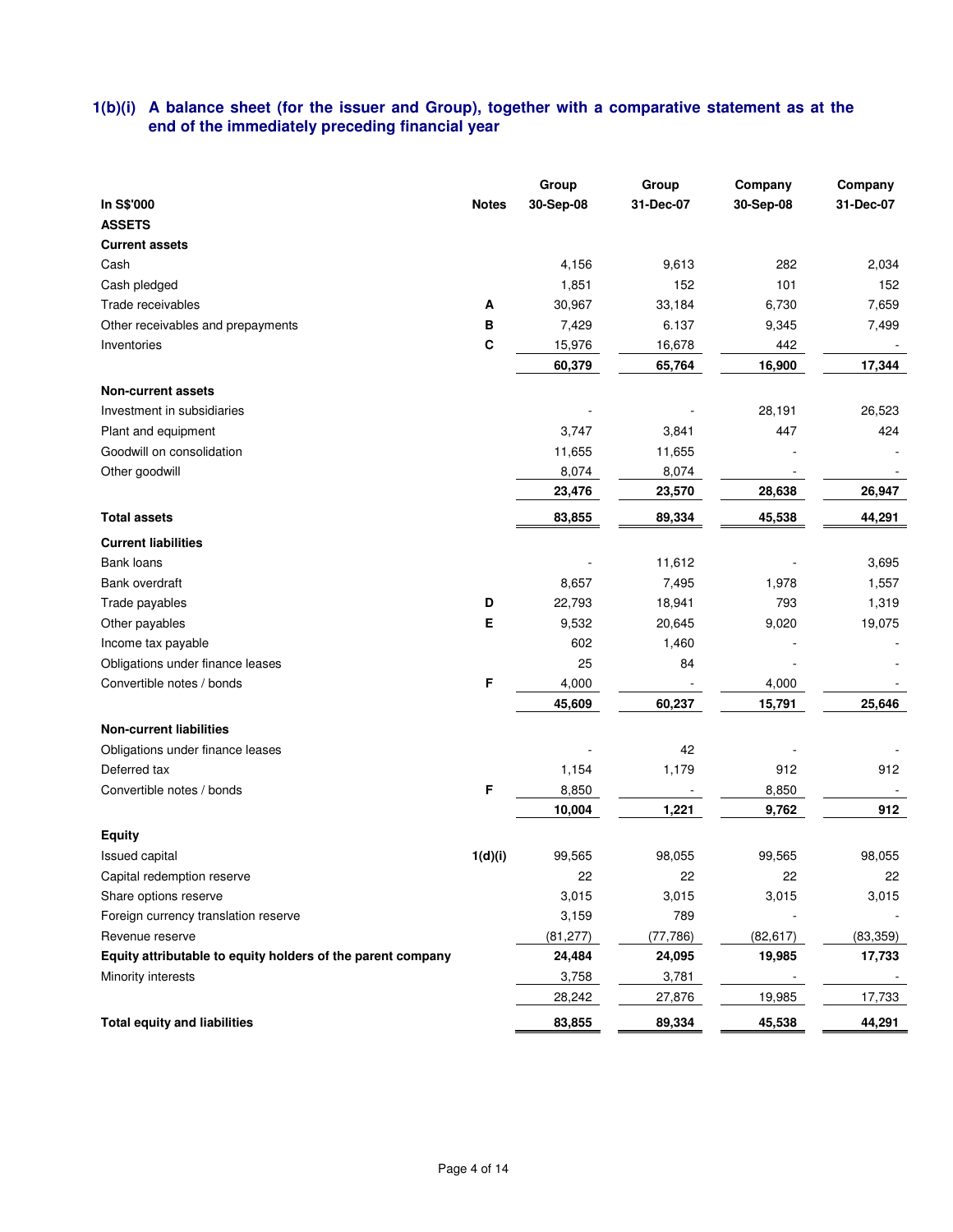### **(A) Trade receivables**

The trade receivables turnover days is 40 as at 30 September 2008 (31 December 2007 : 42 days).

## **(B) Other receivables and prepayments**

The major components of other receivables and prepayments are tabulated below :

|                              | Group     |           |
|------------------------------|-----------|-----------|
| S\$'000                      | 30-Sep-08 | 31-Dec-07 |
| Related parties              | 2,021     |           |
| Recoverables                 | 1,384     | 3,303     |
| Deposits                     | 2,123     | 1,703     |
| Prepayments                  | 1.494     | 875       |
| Accrued interest receivables | 97        | 129       |

# **(C) Inventories**

The inventory turnover is 24 days for the quarter ended 30 September 2008 (31 December 2007 : 25 days).

### **(D) Trade payables**

Trade payables turnover days is 34 as at 30 September 2008 (31 December 2007 : 28 days).

## **(E) Other payables**

The major components of other payables are tabulated below :

| Group     |           |
|-----------|-----------|
| 30-Sep-08 | 31-Dec-07 |
| 201       | 248       |
| 2,082     | 2,008     |
| 2,170     | 2,590     |
| 4,361     | 10,338    |
| 658       | 3,364     |
|           | 2,075     |
|           |           |

#### **(F) Convertible notes**

 On 10 January 2008, approval was obtained from shareholders at the Company's extraordinary general meeting to approve the issue of up to \$32.0 million redeemable non-recallable structured convertible notes. On 30 January 2008, the Company issued convertible notes of \$3.0 million, of which \$2.15 million was subsequently converted into ordinary shares as at 30 September 2008.

## **Convertible bonds**

 On 25 April 2008, approval was obtained from shareholders at the Company's extraordinary general meeting to approve the issue of \$12.0 million convertible bonds. On 12 June 2008, the Company issued convertible bonds of \$12.0 million as repayment and discharge of \$12.0 million of the principal indebtedness of the Company and its subsidiaries to the Lenders.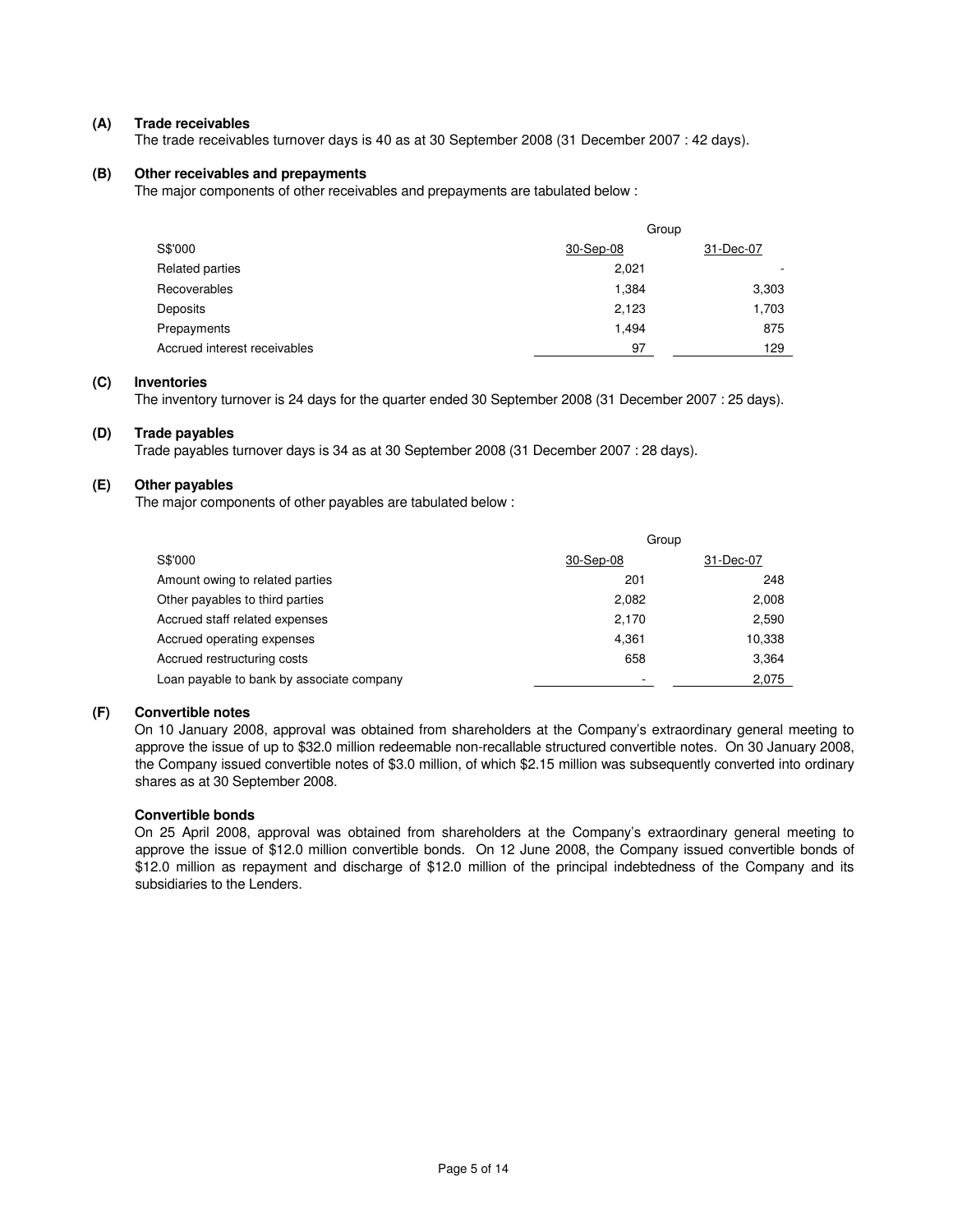# **1(b)(ii) Aggregate amount of Group's borrowings and debt securities**

# **Amount repayable in one year or less, or on demand**

| As at 30 September 2008 |                    |                  | As at 31 December 2007 |
|-------------------------|--------------------|------------------|------------------------|
| Secured (\$'000)        | Unsecured (\$'000) | Secured (\$'000) | Unsecured (\$'000)     |
| 25                      | 8.658              | 84               | 19.107                 |

# **Amount repayable after one year**

| As at 30 September 2008 |                    |                  | As at 31 December 2007 |
|-------------------------|--------------------|------------------|------------------------|
| Secured (\$'000)        | Unsecured (\$'000) | Secured (\$'000) | Unsecured (\$'000)     |
|                         |                    | 42               |                        |

# **Details of collateral**

Finance lease is secured by the fixed assets acquired under the lease arrangement.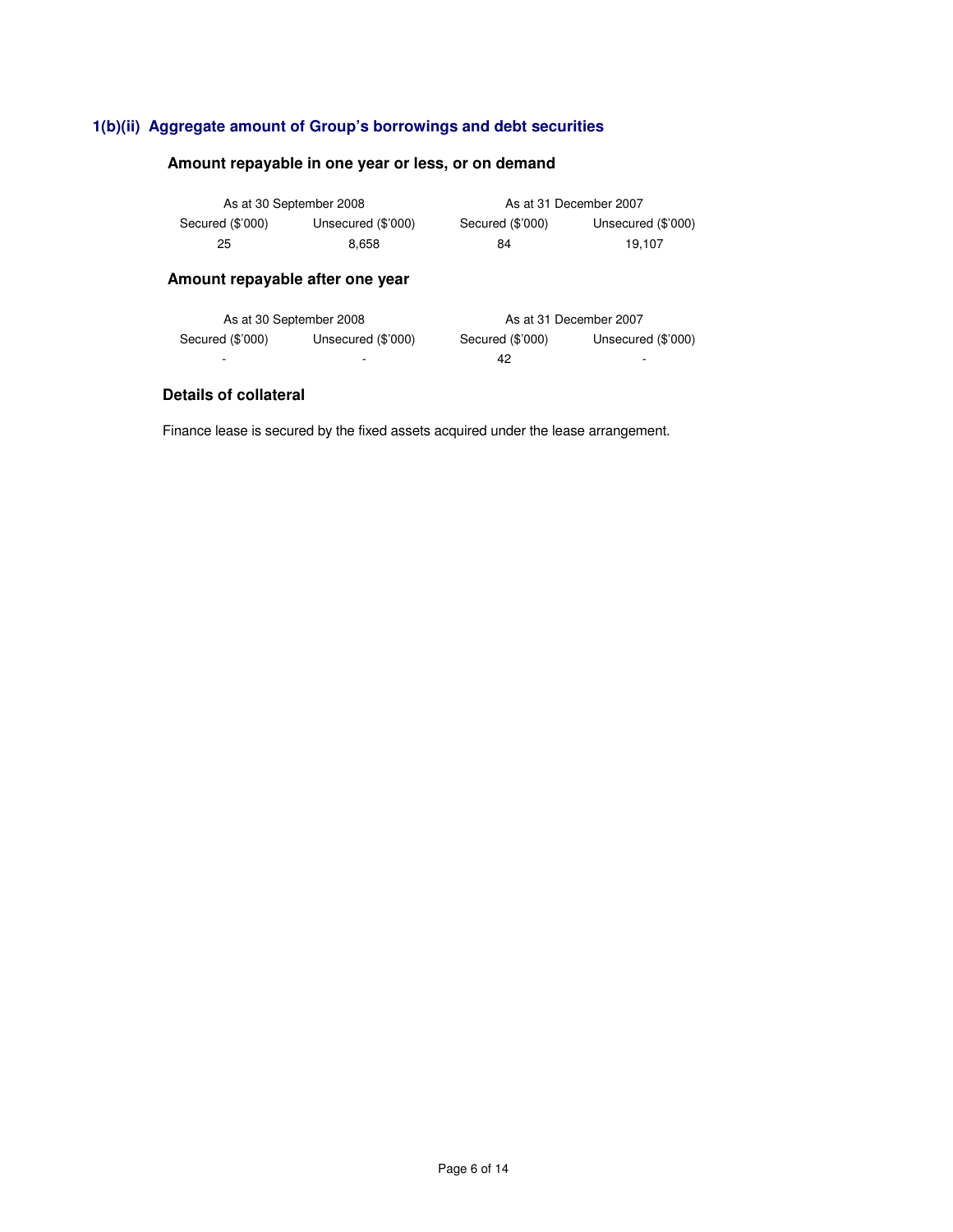## **1(c) A cash flow statement (for the Group), together with a comparative statement for the corresponding period of the immediately preceding financial year**

|                                                           |          |         | <b>YTD</b> | YTD       |
|-----------------------------------------------------------|----------|---------|------------|-----------|
| In S\$'000                                                | Q3-08    | Q3-07   | 30-Sep-08  | 30-Sep-07 |
| <b>Operating activities</b>                               |          |         |            |           |
| Profit / (Loss) before income tax                         | (2, 107) | 591     | (4,036)    | (557)     |
| Adjustments for                                           |          |         |            |           |
| Depreciation expense                                      | 410      | 510     | 1,163      | 1,626     |
| Interest expense                                          | 275      | 260     | 954        | 871       |
| Interest income                                           | (8)      | (18)    | (42)       | (1,035)   |
| Loss on disposal of plant and equipment                   | 19       | 4       | 43         | 10        |
| Reversal of allowance for doubtful other receivables      |          |         | (1,799)    |           |
| Reversal of impairment on plant and equipment             |          |         |            | (69)      |
| Reversal of provision for restructuring cost              | (2,000)  |         | (2,000)    |           |
| Gain on sales of business                                 |          |         |            | (935)     |
| Reversal of provision for impairment of advance payment   |          | (1,608) |            | (1,608)   |
| Loss on disposal of subsidiaries                          | 345      |         | 345        |           |
| Provision / (Reversal) of allowance for inventories       | 4        | 24      | 139        | (8)       |
| Write off of non-trade debts                              | 210      |         | 843        |           |
| Write off / (back) of trade bad debts                     | 8        |         | (702)      |           |
| Minority Interest of non-wholly owned subsidiary disposed | (207)    |         | (207)      |           |
| Negative goodwill released to income                      |          |         | (63)       |           |
| Impairment of goodwill                                    |          | 19      |            | 19        |
| Reversal of impairment of other investments               |          | (700)   |            | (1, 540)  |
| Operating cash flows before movements in working capital  | (3,051)  | (918)   | (5, 362)   | (3, 226)  |
| Trade receivables                                         | (6, 144) | (7)     | 1,837      | 2,257     |
| Other receivables and prepaid expenses                    | (1,214)  | (1,269) | (479)      | (833)     |
| Inventories                                               | 4,137    | 1,912   | 377        | 1,006     |
| Trade payables                                            | 3,873    | 1,406   | 4,871      | (1,702)   |
| Other payables                                            | 836      | (1,864) | (8,831)    | (4,203)   |
| Cash used in operations                                   | (1, 563) | (740)   | (7, 587)   | (6,701)   |
| Interest received                                         | 8        | 18      | 42         | 1,035     |
| Income tax paid                                           | (209)    | (124)   | (483)      | (290)     |
| Net cash used in operating activities                     | (1,764)  | (846)   | (8,028)    | (5,956)   |
| <b>Investing activities</b>                               |          |         |            |           |
| Purchase of plant and equipment                           | (1,230)  | (142)   | (1,759)    | (428)     |
| Proceeds from sale of business                            |          |         |            | 1,743     |
| Proceeds from disposal of plant and equipment             | 409      |         | 477        | 141       |
| Additional investment in a subsidiary                     |          | (250)   |            | (250)     |
| Proceeds from disposal of investment                      |          | 3,559   |            | 3,559     |
| Net cash (used in) / generated from investing activities  | (821)    | 3,167   | (1, 282)   | 4,765     |
| <b>Financing activities</b>                               |          |         |            |           |
| Proceeds from issue of shares                             | 650      | 248     | 2,150      | 3,367     |
| Expenses in relation to issuance of convertible notes     |          |         | (640)      |           |
|                                                           | 392      |         | 392        |           |
| Receipt of share capital from minority                    |          |         |            | (871)     |
| Interest paid                                             | (275)    | (260)   | (954)      |           |
| Repayment of finance lease                                | (18)     | 44      | (101)      | (91)      |
| Net proceeds from issuance of convertible notes / bonds   | (650)    |         | 12,850     |           |
| Fixed deposits subject to restriction                     |          |         | (1,699)    | 98        |
| Repayment of bank loans                                   |          | (438)   | (11,609)   | (1,829)   |
| Net cash (used in) / generated from financing activities  | 99       | (406)   | 389        | 674       |
| Net effect of foreign exchange rate changes               | 758      | 92      | 2,302      | (1,034)   |
| Net (decrease) / increase in cash & cash equivalents      | (1,728)  | 2,007   | (6, 619)   | (1, 551)  |
| Cash & cash equivalents at beginning of period            | (2,773)  | 2,094   | 2,118      | 5,652     |
| Cash & cash equivalents at end of period                  | (4, 501) | 4,101   | (4,501)    | 4,101     |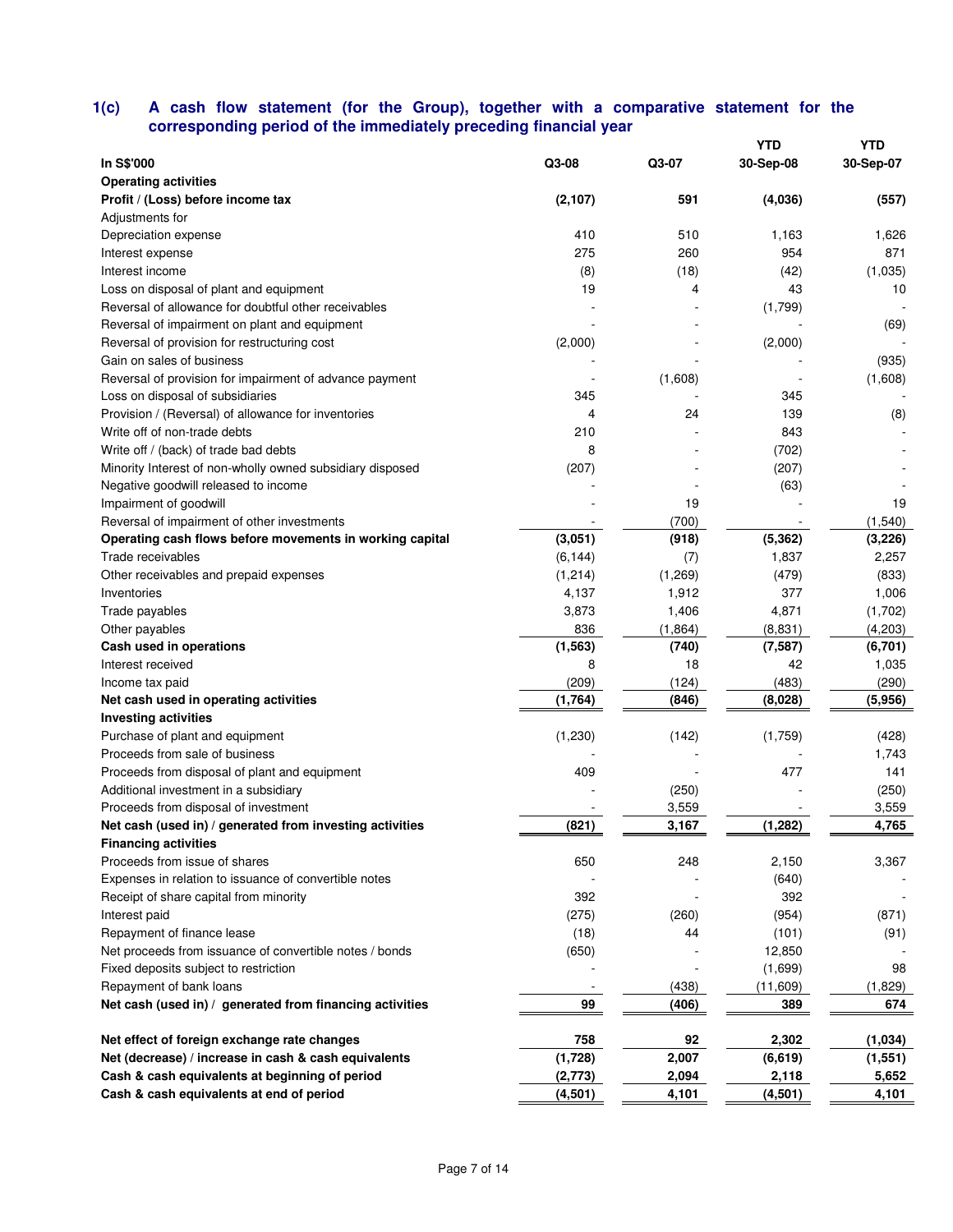# **I. Cash and cash equivalent at end of period** :

| In S\$'000                        | 30-Sep-08 | 30-Sep-07 |
|-----------------------------------|-----------|-----------|
| Cash                              | 4.156     | 11,619    |
| Bank overdraft                    | (8,657)   | (7,518)   |
| Less: Cash subject to restriction |           |           |
|                                   | (4,501)   | 4.101     |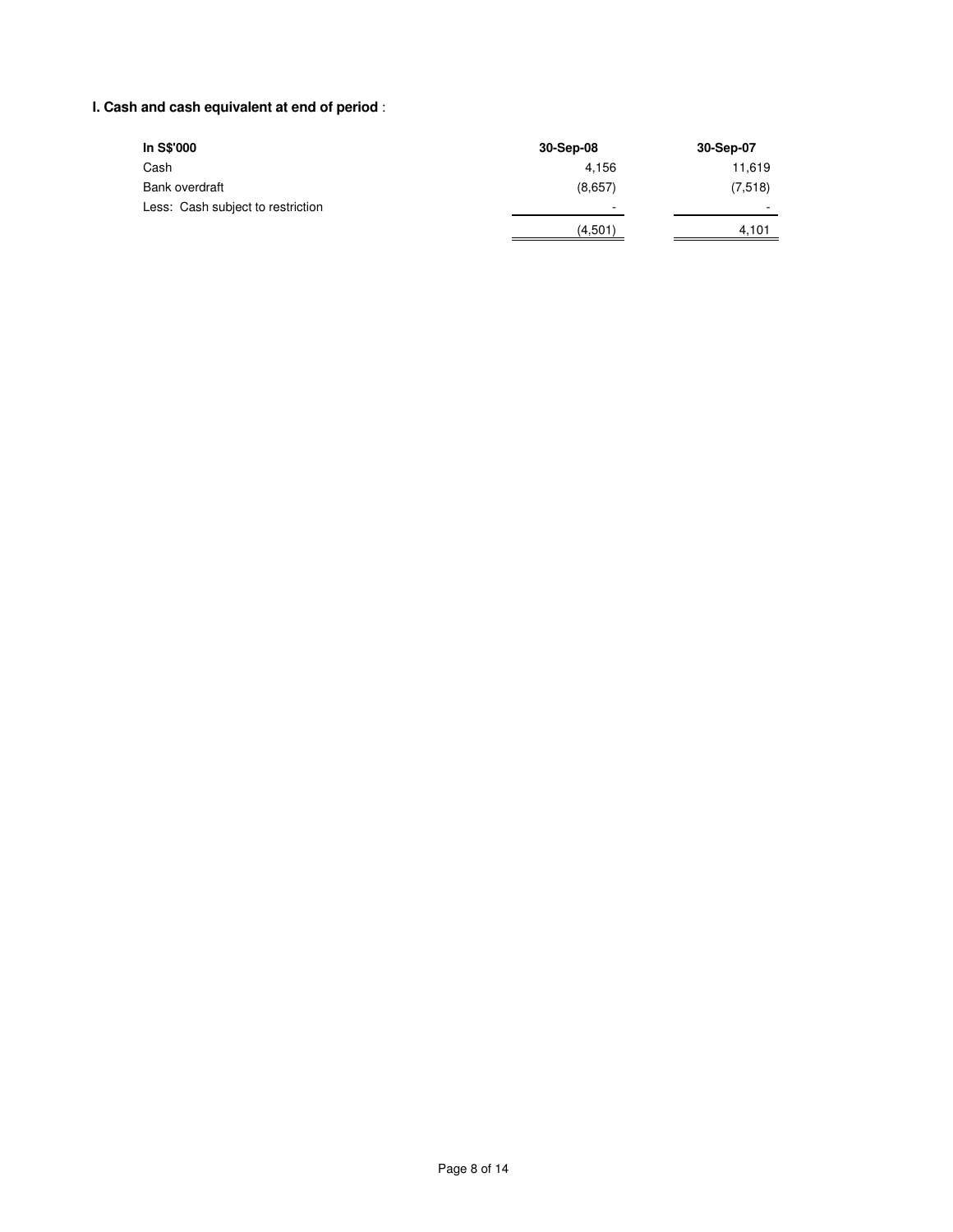# **1(d)(i) A statement (for the issuer and Group) showing either (i) all changes in equity or (ii) changes in equity other than those arising from capitalisation issues and distributions to shareholders, together with a comparative statement for the corresponding period of the immediately preceding financial year**

| In S\$'000                                                    | Share<br>capital | Capital<br>redemption<br>reserve | Share<br>options<br>reserve | <b>Translation</b><br>reserve | Revenue<br>reserve | <b>Attributable</b><br>to equity<br>holders of<br>the<br>Company | <b>Minority</b><br>interest | Total    |
|---------------------------------------------------------------|------------------|----------------------------------|-----------------------------|-------------------------------|--------------------|------------------------------------------------------------------|-----------------------------|----------|
| Group (9 months ended 30 September<br>2007)                   |                  |                                  |                             |                               |                    |                                                                  |                             |          |
| Balance as at 1 January 2007                                  | 89,841           | 22                               | 3,166                       | 1,204                         | (76, 369)          | 17,864                                                           | 3,575                       | 21,439   |
| Net loss for the period                                       |                  |                                  |                             |                               | (1,662)            | (1,662)                                                          | 537                         | (1, 125) |
| Foreign currency translation                                  |                  |                                  |                             | (548)                         |                    | (548)                                                            | (501)                       | (1,049)  |
| Issue of ordinary shares                                      | 3,367            |                                  |                             |                               |                    | 3,367                                                            |                             | 3,367    |
| Effects of acquisition of interest in<br>subsidiaries         |                  |                                  |                             |                               |                    |                                                                  | (250)                       | (250)    |
| Balance as at 30 September 2007                               | 93,208           | 22                               | 3,166                       | 656                           | (78,031)           | 19,021                                                           | 3,361                       | 22,382   |
| Group (9 months ended 30 September<br>2008)                   |                  |                                  |                             |                               |                    |                                                                  |                             |          |
| Balance as at 1 January 2008                                  | 98,055           | 22                               | 3,015                       | 789                           | (77, 786)          | 24,095                                                           | 3,781                       | 27,876   |
| Net loss for the period                                       |                  |                                  |                             |                               | (3, 491)           | (3, 491)                                                         | (145)                       | (3,636)  |
| Issue of shares for acquisition of<br>subsidiaries            |                  |                                  |                             |                               |                    |                                                                  |                             |          |
| Expenses in relation to issuance of<br>convertible notes      | (640)            |                                  |                             |                               |                    | (640)                                                            |                             | (640)    |
| Issue of shares upon conversion of<br>convertible notes       | 2,150            |                                  |                             |                               |                    | 2,150                                                            |                             | 2,150    |
| Recognition of share-based payments                           |                  |                                  |                             |                               |                    |                                                                  |                             |          |
| Effects of acquisition of interest in<br>subsidiaries         |                  |                                  |                             |                               |                    |                                                                  | 329                         | 329      |
| Foreign currency translation                                  |                  |                                  |                             | 2,370                         |                    | 2,370                                                            |                             | 2,370    |
| Minority interest of non -wholly owned<br>subsidiary disposed |                  |                                  |                             |                               |                    |                                                                  | (207)                       | (207)    |
| Balance as at 30 September 2008                               | 99,565           | 22                               | 3,015                       | 3,159                         | (81, 277)          | 24,484                                                           | 3,758                       | 28,242   |
| Company (9 months ended 30<br>September 2007)                 |                  |                                  |                             |                               |                    |                                                                  |                             |          |
| Balance as at 1 January 2007                                  | 89,841           | 22                               | 3,166                       |                               | (70, 412)          | 22,617                                                           |                             | 22,617   |
| Net loss for the period                                       |                  |                                  |                             |                               | (2,052)            | (2,052)                                                          |                             | (2,052)  |
| Issue of ordinary shares                                      | 3,367            |                                  |                             |                               |                    | 3,367                                                            |                             | 3,367    |
| Balance as at 30 September 2007                               | 93,208           | 22                               | 3,166                       |                               | (72, 464)          | 23,932                                                           |                             | 23,932   |
| Company (9 months ended 30<br>September 2008)                 |                  |                                  |                             |                               |                    |                                                                  |                             |          |
| Balance as at 1 January 2008                                  | 98,055           | 22                               | 3,015                       |                               | (83, 359)          | 17,733                                                           |                             | 17,733   |
| Net profit for the period                                     | ä,               |                                  |                             |                               | 742                | 742                                                              |                             | 742      |
| Expenses in relation to issuance of<br>convertible notes      | (640)            |                                  |                             |                               |                    | (640)                                                            |                             | (640)    |
| Issue of shares upon conversion of<br>convertible notes       | 2,150            |                                  |                             |                               |                    | 2,150                                                            |                             | 2,150    |
| Balance as at 30 September 2008                               | 99,565           | 22                               | 3,015                       |                               | (82, 617)          | 19,985                                                           |                             | 19,985   |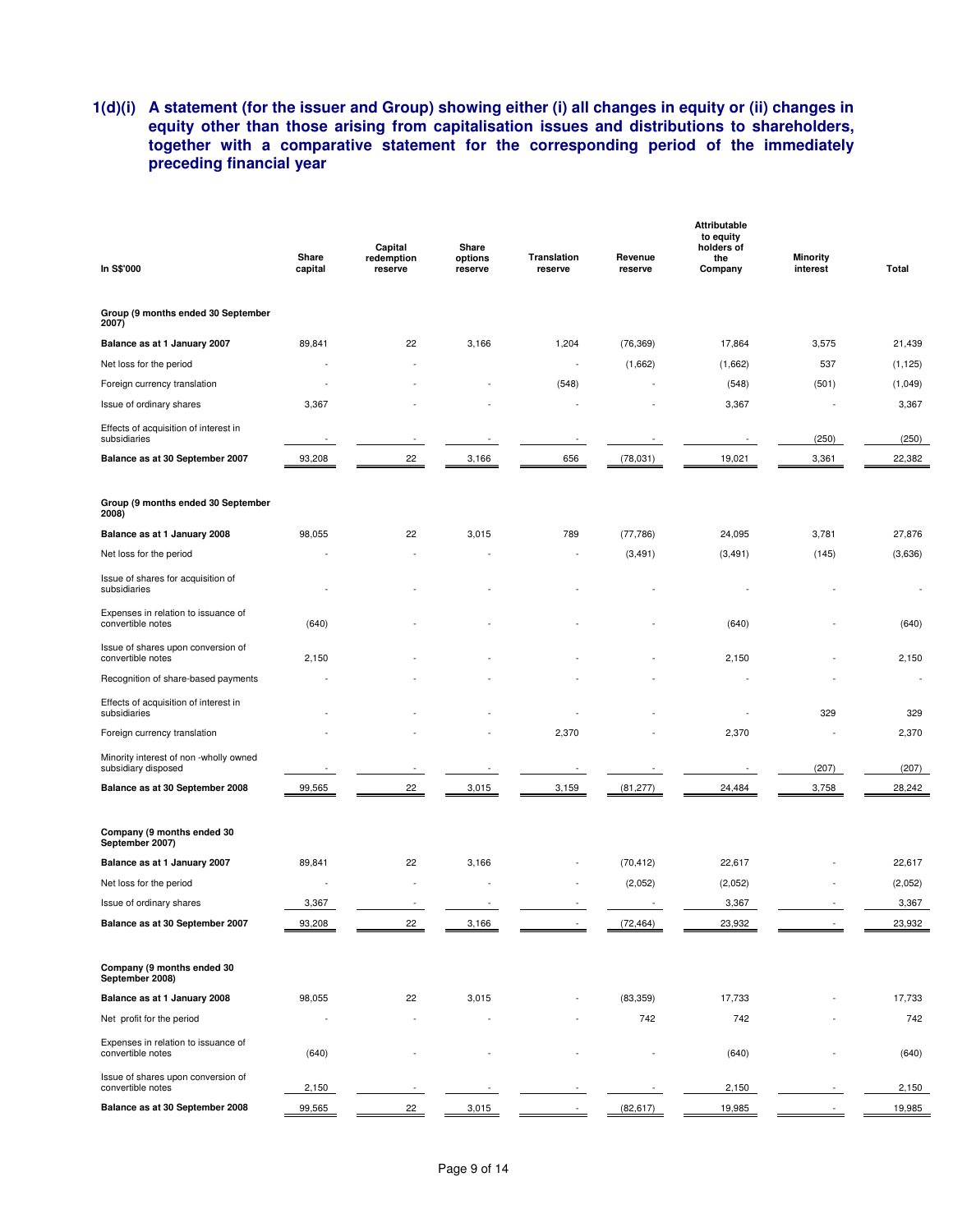**1(d)(ii) Details of any changes in the Company's share capital arising from rights issue, bonus issue, share buy-backs, exercise of share options or warrants, conversion of other issues of equity securities, issue of shares for cash or as consideration for acquisition or for any other purpose since the end of the previous period reported on. State also the number of shares that may be issued on conversion of all the outstanding convertibles as at the end of the current financial period reported on and as at the end of the corresponding period of the immediately preceding financial year** 

#### Issued Share Capital

As at 30 September 2008, the issued ordinary shares of the Company numbered 1,784,727,752. During the quarter, the Company issued 45,974,233 ordinary shares that arose from the conversion of convertible notes.

#### Share Options

The mDR Limited Share Option Scheme 2003 (the "Scheme") was approved and adopted by members at the Extraordinary General Meeting held on 13 January 2003. The price at which a participant of the Scheme shall subscribe for each share upon the exercise of an option was determined based on the average closing prices of the shares for each of the last five market days immediately preceding the date of grant of the options ("Date of Grant"). The vesting period of the options commences on the date not earlier than the first anniversary of the Date of Grant and expires on the tenth anniversary of the Date of Grant.

The share options granted and exercised during the financial year and share options outstanding as at 30 September 2008 under the Scheme were as follows:

| Date of grant     | Balance as<br>at 1 January<br>2008 or<br>grant date if<br>later | Lapsed/<br>Cancelled | Balance as<br>at 30<br>September<br>2008 | Subscription<br>Price | Expiry date       |
|-------------------|-----------------------------------------------------------------|----------------------|------------------------------------------|-----------------------|-------------------|
|                   |                                                                 |                      |                                          |                       |                   |
| 17 September 2003 | 1.465.708                                                       | (77, 142)            | 1.388.566                                | 0.3111                | 16 September 2013 |
| 14 April 2004     | 12.381.404                                                      | (1,099,281)          | 11.282.123                               | 0.5063                | 13 April 2014     |
| 22 September 2005 | 11.238.000                                                      |                      | 11,238,000                               | 0.1200                | 21 September 2010 |
| 10 January 2008   | 1.088.000                                                       |                      | 1.088.000                                | 0.0550                | 09 January 2013   |
| 13 May 2008       | 22,000,000                                                      |                      | 22,000,000                               | 0.0300                | 12 May 2018       |
|                   | 48,173,112                                                      | (1, 176, 423)        | 46,996,689                               |                       |                   |

## **1(d)(iii) To show the total number of issued shares excluding treasury shares as at the end of the current financial period and as at the end of the immediately preceding year.**

|                    | <u> 2008</u>         | 2007                      |  |  |
|--------------------|----------------------|---------------------------|--|--|
|                    |                      | Number of ordinary shares |  |  |
| Issued and paid up | <u>1.784.727.752</u> | 1.688.488.970             |  |  |

## **1(d)(iv) A statement showing all sales, transfers, disposal, cancellation and/or use of treasury shares as at the end of the current financial period reported on.**

Not applicable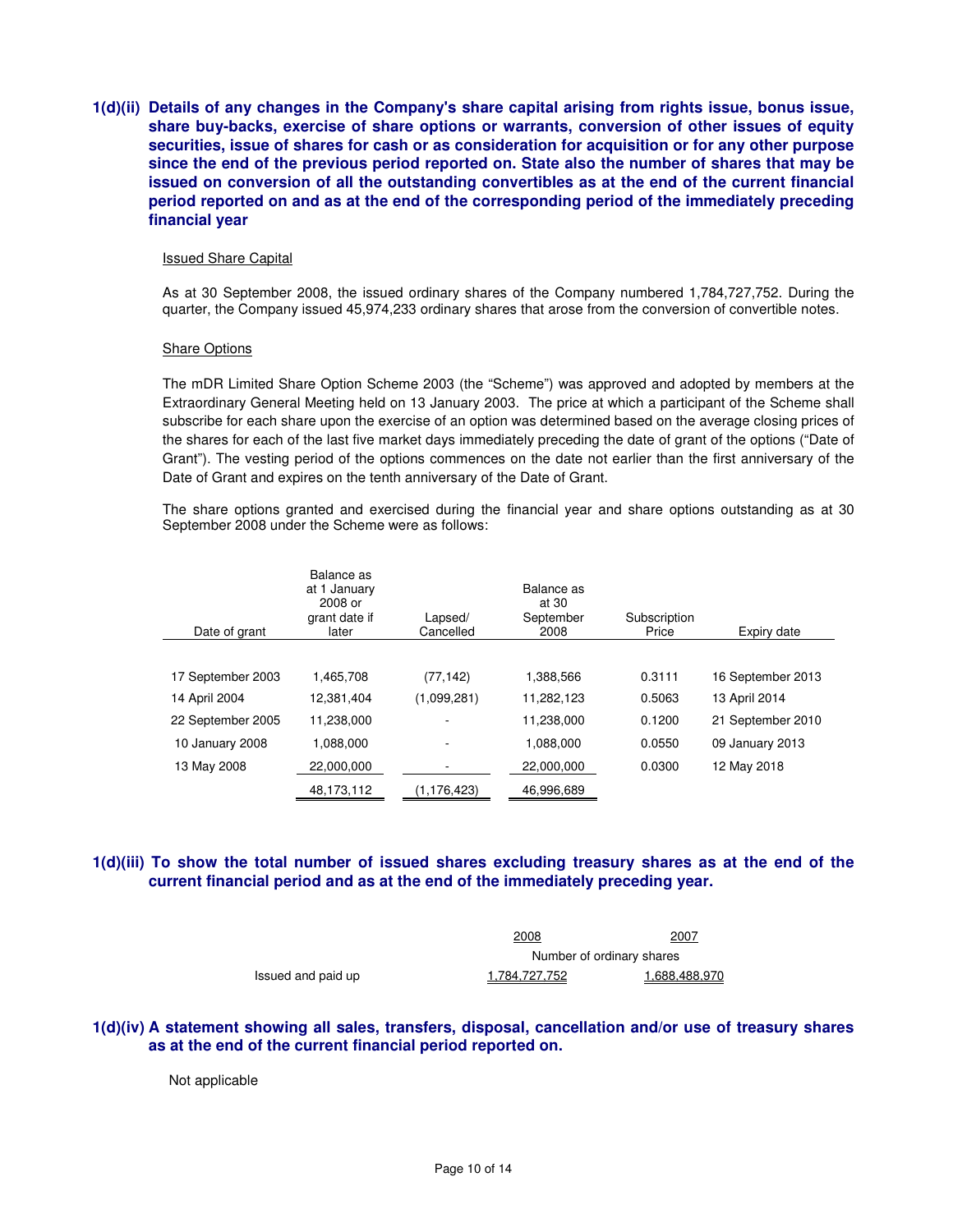## **2 Whether the figures have been audited, or reviewed and in accordance with which standard**

The figures for the period from 1 January 2008 to 30 September 2008 have not been audited or reviewed by our auditors.

The auditors have expressed an "except for" opinion for the 2007 financial statements where matters below, that have an impact on the opening balances for the year ended 31 December 2007, were highlighted in 2006 financial statements as described in the following:

- a) The opening balances affected by adjustments arising from the matters below were brought forward into the financial statements for the year ended 31 December 2006 and hence have effects on the 2006 financial statements.
- b) The completeness of the disclosure of related party transactions and other financial effects.
- c) The audit clearances for certain subsidiaries were not received as at date of auditors' report.

## **3 Where the figures have been audited or reviewed, the auditors' report (including any qualifications or emphasis of matter)**

Not applicable

## **4 Whether the same accounting policies and methods of computation as in the issuer's most recently audited annual financial statements have been applied**

The accounting policies and methods of computation have been applied consistently. The Group and the Company have applied accounting policies and methods of computation in the financial statements for the current reporting period consistent with those of the audited financial statements as at 31 December 2007

## **5 If there are any changes in the accounting policies and methods of computation, including any required by an accounting standard, what has changed, as well as the reasons for, and the effect of, the change**

The Group has adopted all the new and revised Singapore Financial Reporting Standards ("FRS") and interpretations of FRS and amendments to FRS effective for accounting periods beginning 1 January 2008 and they are assessed to have no significant impact on the Group's financial position and results of the Group.

# **6 Earnings per ordinary share of the Group for the current period reported on and the corresponding period of the immediately preceding financial year, after deducting any provision for preference dividends**

| Earnings per ordinary share                    | YTD       | YTD          |
|------------------------------------------------|-----------|--------------|
| (based on consolidated net loss)               | 30-Sep-08 | 30-Sep-07    |
| attributable to equity holders of the Company) | Cents     | <b>Cents</b> |
| - Basic                                        | (0.20)    | (0.10)       |
| - Fully diluted                                | (0.20)    | (0.10)       |

Basic earnings per ordinary share is computed based on the weighted average number of shares in issue during the period of 1,721,382,827 (30 September 2007 : 1,585,764,649).

Fully diluted earnings per ordinary share is computed based on the weighted average number of shares during the period adjusted for the effect of all potential dilutive ordinary shares of 1,726,456,573 (30 September 2007 : 1,585,764,649).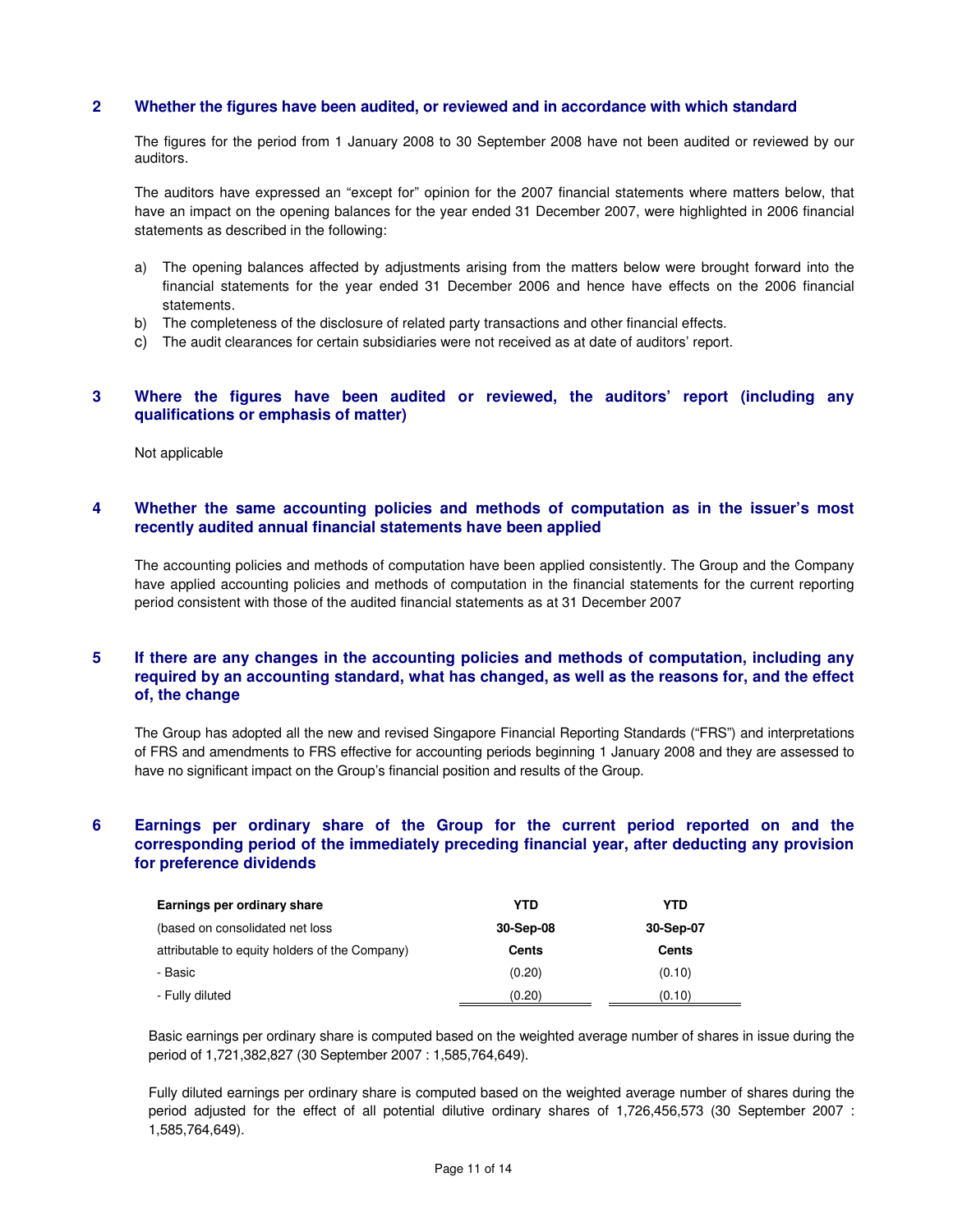# **7 Net asset value (for the issuer and Group) per ordinary share based on issued share capital of the issuer at the end of the (a) current period reported on and (b) immediately preceding financial year**

|                                   | Group     |           | Company      |           |  |
|-----------------------------------|-----------|-----------|--------------|-----------|--|
|                                   | 30-Sep-08 | 31-Dec-07 | 30-Sep-08    | 31-Dec-07 |  |
|                                   | Cents     | Cents     | <b>Cents</b> | Cents     |  |
| Net Asset Value ("NAV") per share | 1.42      | 1.50      | 1.16         | 1.10      |  |

The NAV per share as at 30 September 2008 is calculated based on 1,721,550,616 (31 December 2007: 1,610,125,914) ordinary shares.

**8 A review of the performance of the Group, to the extent necessary for a reasonable understanding of the Group's business. The review must discuss any significant factors that affected the turnover, costs, and earnings of the Group for the current financial period reported on, including (where applicable) seasonal or cyclical factors. It must also discuss any material factors that affected the cash flow, working capital, assets or liabilities of the Group during the current financial period reported on** 

#### **Revenue**

Revenue for Q3-08 has decreased by 3% as compared to the corresponding period 2007. The decrease in revenue is mainly due to lower AMS revenue offset partially by higher sales from DMS business.

Lower AMS revenue is primarily due to the cessation of certain non-viable AMS business and disposal of nonprofitable subsidiaries in Taiwan and China.

#### **Profit / (Loss) after income tax**

In Q3-08, the Group reported a loss after tax of \$1.78 million compared to a net profit of \$0.47 million in Q3-07 mainly due to :-

- i) lower margin from DMS business (approximately \$2.20 million);
- ii) loss on disposal of subsidiaries (approximately \$0.97 million);
- iii) currency translation loss (approximately \$0.64 million) and
- iv) reversal of provision of restructuring cost (approximately \$2.00 million)

At the operating level, the Group recorded an operating loss of \$2.60 million in Q3-08 compared to a loss of \$0.9 million in Q3-07. This is mainly attributed to the lower margin from DMS business due to severe price erosion for certain mobile phone models. [For adjustment to profit after tax, please refer to 1(a) (iv), page 3]

#### **Cash Flows**

The net decrease in cash and cash equivalents were attributed mainly to working capital usage.

## **9 Where a forecast, or a prospect statement, has been previously disclosed to shareholders, any variance between it and the actual results**

Not applicable.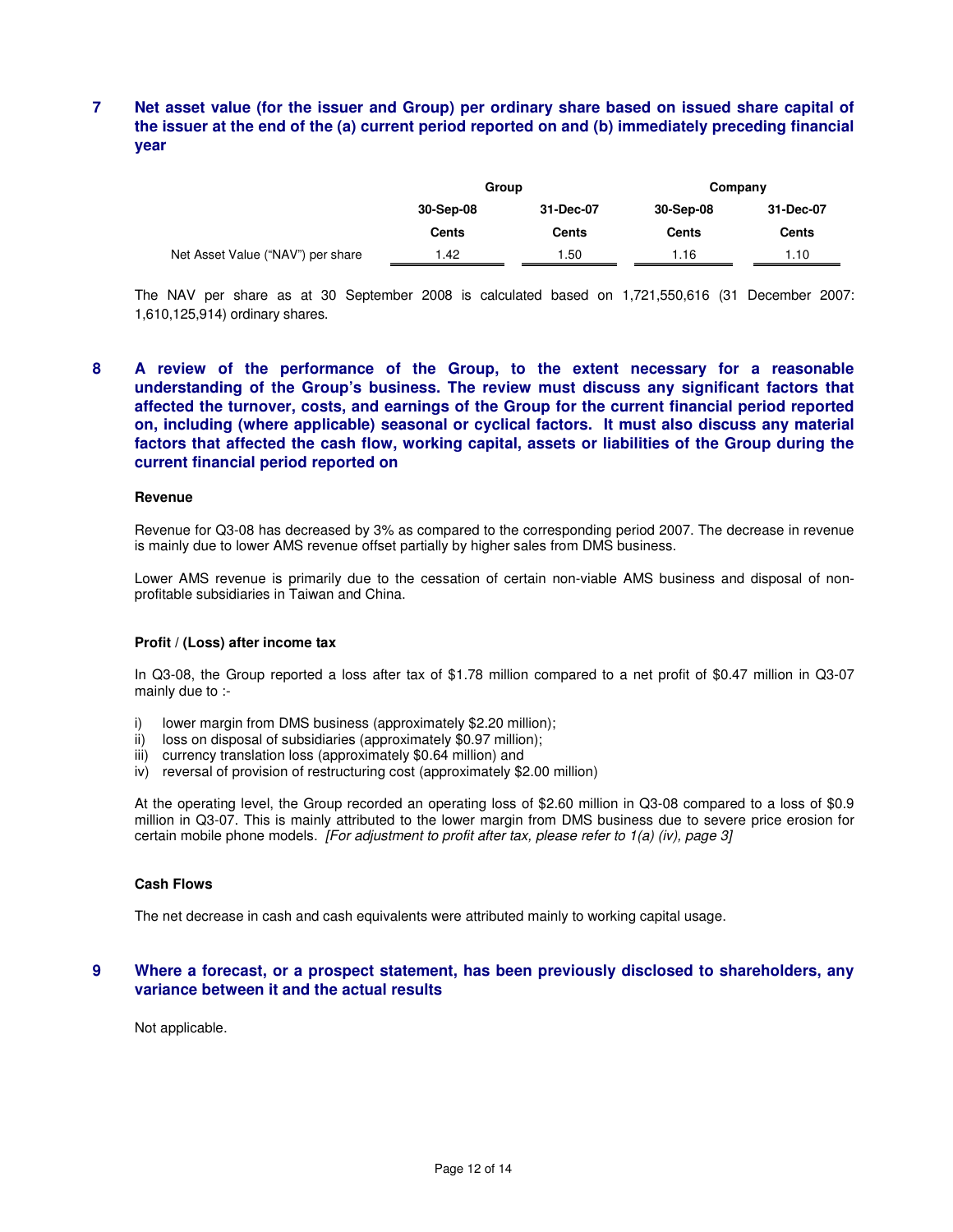# **10 A commentary at the date of the announcement of the competitive conditions of the industry in which the Group operates and any known factors or events that may affect the Group in the next reporting period and the next 12 months**

The current financial turmoil is expected to have an impact on DMS retail and distribution businesses. As consumer spending and market sentiment turns more cautious, this is likely to have an impact on DMS's overall contributions.

AMS operations is now marginally profitable, mainly due to cost reductions and closures of unprofitable units under its earlier restructuring programs.

Market is expected to remain difficult for the foreseeable future. The Group will continue to monitor and streamline its operations.

## **11 Dividend**

## **(a) Current Financial Period Reported On**

Any dividend declared for the current financial period reported on?

None.

## **(b) Corresponding Period of the Immediately Preceding Financial Year**

Any dividend declared for the corresponding period of the immediately preceding financial year?

None.

### **(c) Date payable**

Not applicable.

**(d) Books closure date** 

Not applicable.

## **12 If no dividend has been declared/recommended, a statement to that effect**

No dividend has been declared or recommended.

#### **BY ORDER OF THE BOARD**

**Gn Chiang Soon Company Secretary**